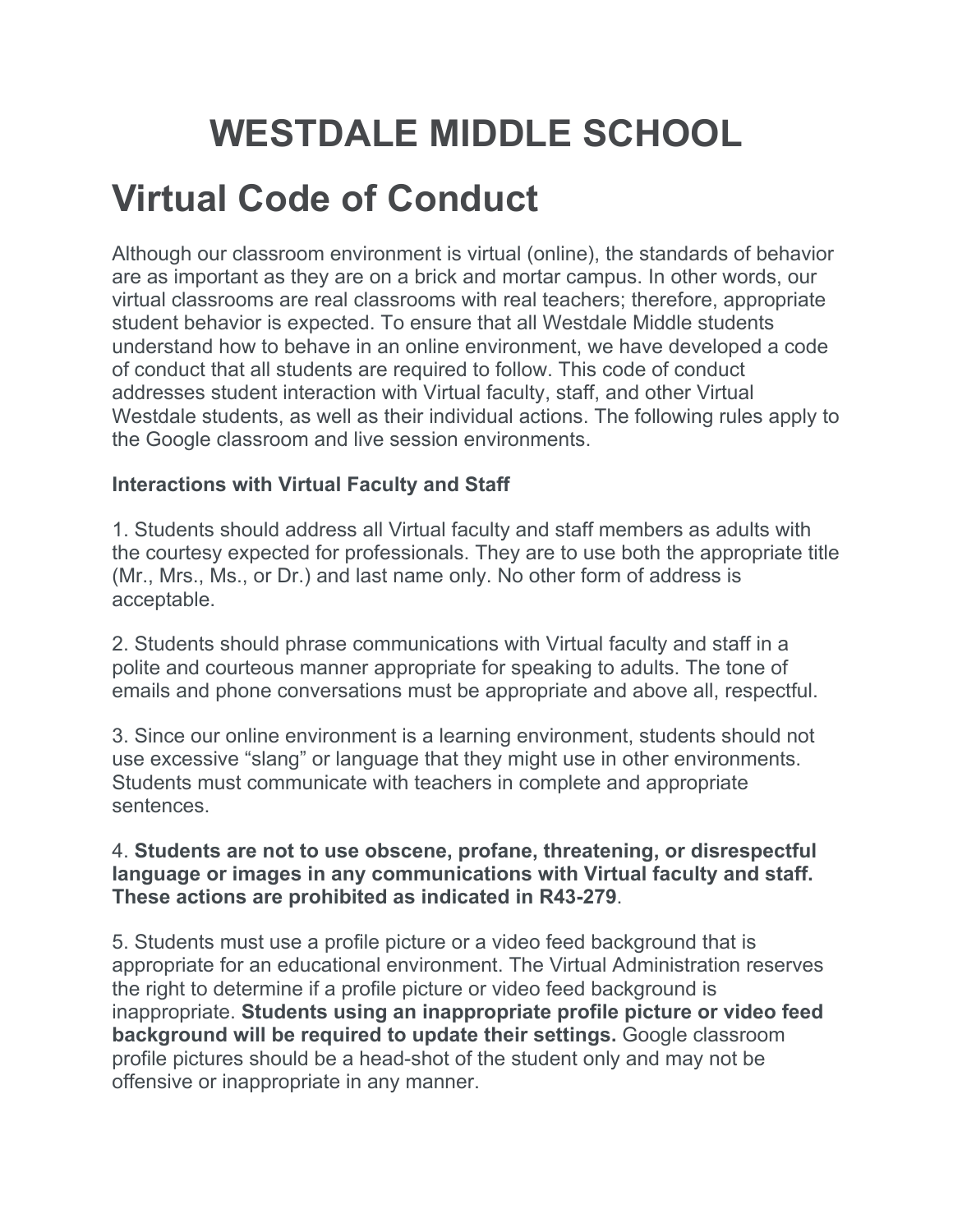#### **Interactions with Other Virtual Users**

1. All communications with other students enrolled in Virtual learning must be of a course-related nature. Any sending of unsolicited email to other Virtual classmates is prohibited.

2. All communications with other students in any forum, course related email, discussion post, etc., must be polite, courteous, appropriate, and respectful.

3. The integrity and authenticity of student work is something that we take seriously and check using a variety of technologies. Copying the work of others, allowing others to knowingly copy a student's work, and/or misusing content from the Internet could result in removal from our courses with a failing grade. Students are expected to abide by the Academic Integrity Policy that is expected as part of enrollment in our courses.

4. Do not collaborate with other students (work with) on your Vitural assignments unless directed to do so by your teacher. Working together is useful in the traditional classroom, but it is not permitted in our online environment without specific teacher instructions to do so. **In addition, parents may not login to a student's account and complete coursework on behalf of the student.**

5. **Students are not to use obscene, profane, threatening, or disrespectful language or images in any communications with other Virtual students. These actions are prohibited.**

#### **Appropriate Use of the Internet**

1. **Virtual students are subject to all local, state, and federal laws governing the Internet.** Consequently, program administrators will cooperate fully with local, state, or federal officials in any investigation related to illegal activities conducted through Internet access.

2. In the event there is a claim that a student has violated this policy, he/she will be notified of the suspected violation and given an opportunity to present an explanation.